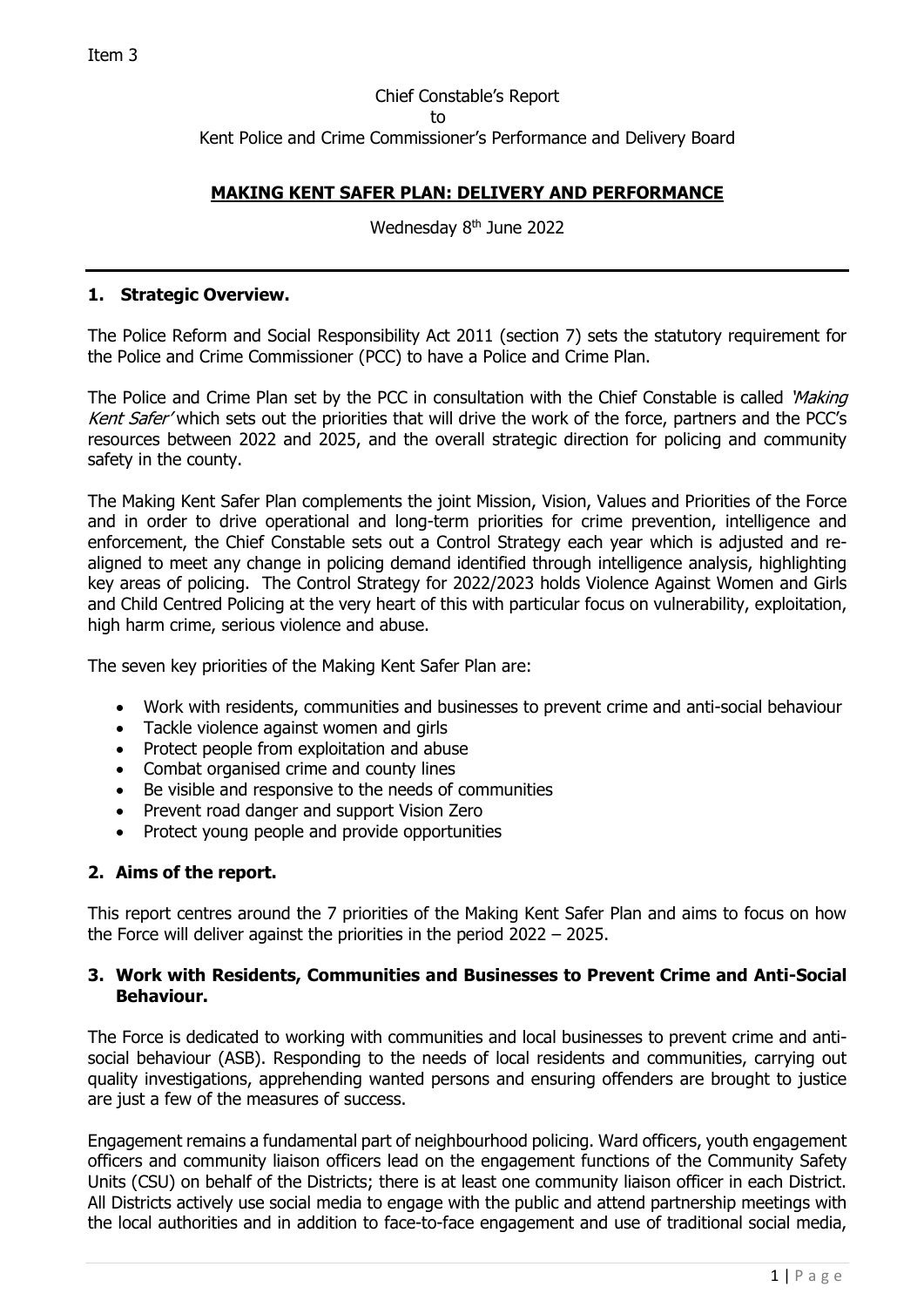Kent Police have launched a two-way engagement tool, 'My Community Voice' which is hoped will be utilised increasingly in the future. In early January My Community Voice was launched to the public and there are currently over 7,000 members of the public signed up. All Districts are now signing up members of the public and using My Community Voice to engage with their public, with users rating the quality of the engagement at an average of 5.45 out of 6. The Force will continue to improve and develop its use of this tool to allow it to drive operational engagement activity.

# **3.1 Working to Reduce Business Crime.**

The Force has built excellent relationship with local businesses and partners, building the foundations to work in partnership to reduce business crime in Kent and the following are the current strategic aims for the next 3 year plan:

- Maximise the effectiveness of Business Crime Reduction Partnerships (BCRPs) in Kent and Medway.
- Work in partnership with businesses to develop crime reduction strategies in response to new and emerging crime threats (for example VAWG, Cyber Crime and tackling Organised Crime Groups).
- Enter into strategic alliances with institutions which represent and support businesses in Kent (for example South Eastern Cyber Resilience Centre)
- Enhance the long-standing relationship between Kent Police and local businesses in addressing concerns and priorities relating to crimes which affect businesses.
- Work with local businesses to reduce business crime by raising awareness of preventative methods.
- Support an effective Business Crime Advisory Group.
- Signpost victims and witnesses to the most appropriate support service available.

There are a number of supporting work streams which will assist in the strategic aim of reducing business crime which include hosting regular business crime seminars, support BCRPs to upgrade radio systems and websites and ensure the partnerships are aware of new and emerging crime threats. New BCRPs will be formed where required including one planned for Swale.

The Force is committed to helping businesses respond to emerging crime types and will do this in the following ways:

- Provide targeted support to businesses most at risk and identify the top ten most prolific offenders by district for action locally.
- Providing briefings on emerging crime threats to BCRPs to cascade to retailers and Night Time Economy (NTE) businesses.
- Hold Continued Professional Development (CPD) events highlighting best practice to town centre officers
- Roll out 'Best Bar None' scheme county wide Best Bar None is an accreditation scheme supported by the Home Office and drinks industry that aims to improve standards in the evening and night time economy. Through a combination of responsible management and operation of licensed premises, ongoing improvements, and social responsibility, Best Bar None's goal is to help provide a safer night out to all.
- Promoting awareness on issues such as Violence Against Women and Girls (VAWG), Modern Day Slavery and Organised Crime Groups (OCGs) to groups which represent businesses (for example FSB Chamber of Commerce institute of Directors).
- Encouraging take-up of effective protective security and prevention advice

Over the next 3 years the aim will be to enhance the long-standing relationship between Kent Police and local businesses in addressing concerns and priorities relating to crimes which affect businesses by working at a local level to ensure positive relationships with businesses are maintained, working with Heritage Watch to protect heritage assets and working with national organisations such as the National Business Crime Centre to keep pace with latest trends and innovation.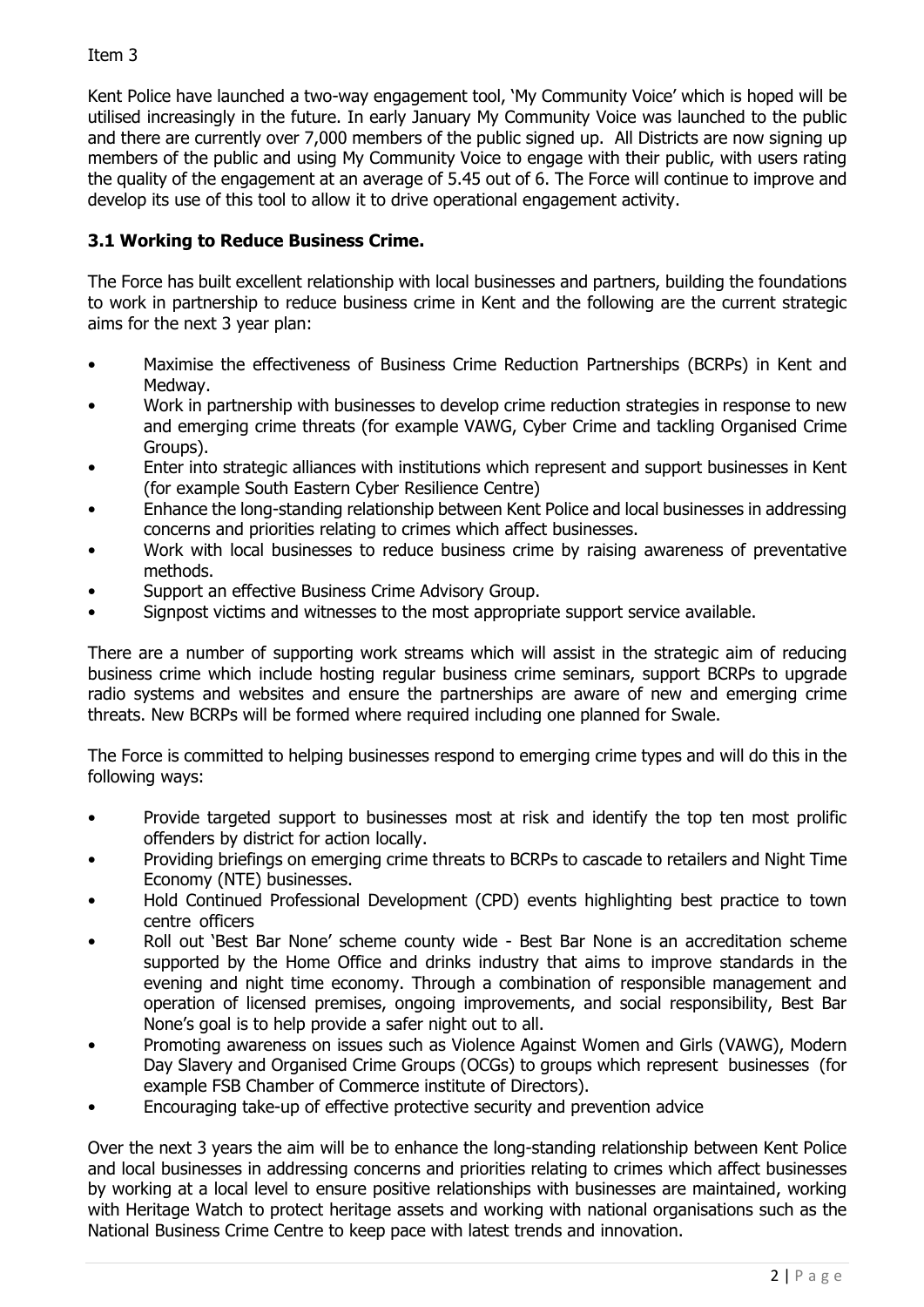Officers and staff work with the common goal of reducing business crime in partnership with local businesses by:

- Identifying and allocating strategic business crime issues for early action.
- Identifying the top ten high demand venues by district and working at a local level to target harden these venues.
- Promoting Business Crime Risk assessments.
- Promoting current online crime prevention guides.

The Force are committed to supporting victims and witnesses of business crime which is demonstrated by:

- Referring victims to the most appropriate support service.
- Assigning a Witness Care Officer to support victims in court.
- Giving victims the opportunity to make a personal statement setting out the impact the crime has had on them.
- Accessing the services of the Witness Service to help witnesses their family and friends

### **4. T**

Tackling offences against women and girls has always been a prime concern for the Force with victims and witnesses being a top priority, and central to the Control Strategy for 2022/23. However, in order to enhance the service provided, a new strategy to tackle violence against women and girls (VAWG) has been implemented and will be the focus in the coming 3 years.

Following the tragic murder of Sarah Everard, Kent Police immediately instigated a number of activities, including engagement with over 1,000 members of the public at meetings across Kent, and the introduction of a new Officer Identity Verification Check process. This process enables members of the public, if concerned about an officer's identity, to ask for a check to be made through the Control Room operator who will confirm the officer is on duty and respond on the officer's radio. Since its inception in October 2021, over 70 checks have been requested.

The Force has been working within the National Policing VAWG Framework for delivery since December 2021. An ambitious timeline was set for forces to meet which included the development and publishing of a strategy and action plan. Alongside this was a call for evidence, where a series of events were held to share best practice and inform the next steps of the national framework.

The public engagement held across Kent, directly led to the formation of a new Community Engagement Forum, which is now held bi-monthly and chaired by ACC Harman and also informed Kent's new VAWG Strategy. Both Kent and Medway Safeguarding Children's Partnerships have adopted VAWG as a priority for 2022/23 as has the Kent Community Safety Partnership and the Force has received wide support from the Kent Chief Executives. Kent's Tackling VAWG Strategy and Action Plan have been submitted to the taskforce for review and feedback is due imminently where once received the plan will be reviewed.

As one of the three exemplar forces, Kent were awarded £60k to invest in the delivery of the strategy, with a requirement that the funds are used to:

- accelerate learning against the national framework
- develop understanding and promote local services
- raise awareness of how VAWG is being tackled
- enhance service to marginalised groups
- build trust and confidence.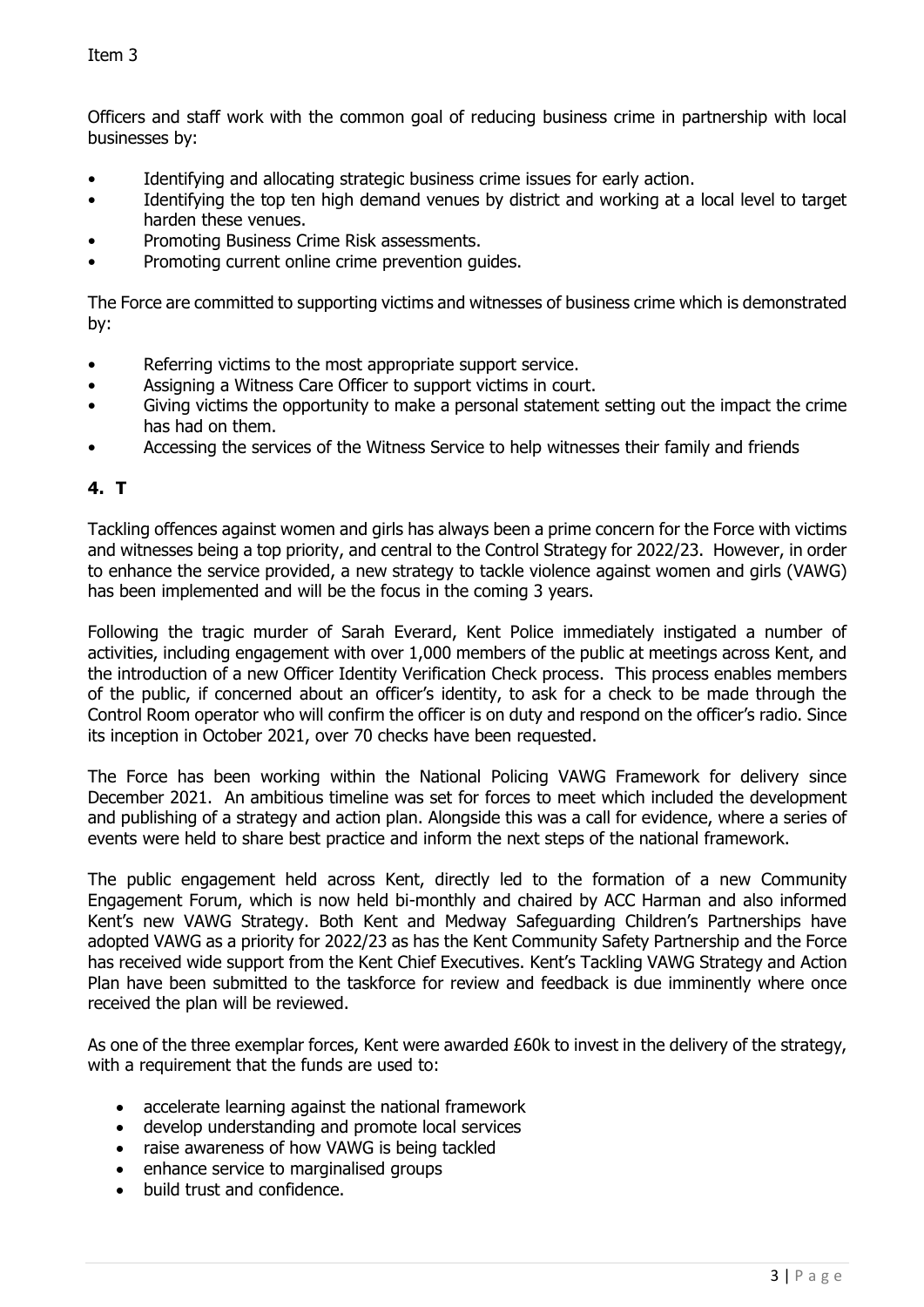In response the Force has developed a VAWG skills development plan and are working on a new VAWG campaign, which will include further engagement events and promotional materials. Kent has contributed to the development of the national framework by contributing to the enhanced supervision working group, national best practice review, misconduct review and the national performance framework working group. In addition, ACC Tracey Harman has been invited to Chair the South East Region Working Group.

The new performance framework requires a qualitative and quantitative return every quarter. The initial VAWG performance work will be to gain insight into VAWG delivery by NPCC forces to inform future requirements and quarterly returns are due from June 2022 against a set of outcomes linked to the 3 national pillars. It is anticipated the data will be developed into something similar to the Criminal Justice Scorecard. Each force has been asked to produce a VAWG problem profile which is a significant piece of work and includes additional offences added under the VAWG umbrella. Furthermore, the current proposal is for the deadlines for the profiles to be staggered, culminating in a complete product for each force by September 2022. Guidance will be given about how profiles should be used to direct activity against VAWG appropriately.

The national taskforce has created a VAWG toolkit which brings the most common VAWG offences into one place as an easily accessible guide for officers. It helps officers and staff quickly find what offence is most appropriate and the tools that can be used. It also highlights the tools available if a criminal justice outcome is not possible. Corporate Communications has developed a communication strategy that engages the VAWG community on different platforms including 'My Community Voice'. Kent is also developing a walk and talk programme to meet and greet women and girls in their communities to proactively identify issues and feedback what action we are taking. Our communication strategy will fulfil all the requirements set by the NPCC.

The Diversity and Inclusion Academy are leading on the 'Our Culture' focus area and they are working with the Professional Standards Department (PSD) and the support groups including the Kent Network of Women and Men's Forum to raise awareness and enhance understanding of the cultural issues that need addressing to raise standards. This includes the introduction of an upstander programme to promote the right culture and call out unwanted behaviour within the Force. They will also support the work being undertaken to map service provision across diverse communities and identify needs that are not being met. A Diversity and Inclusion conference is planned for June 2022 and is dedicated to VAWG with DCC Maggie Blythe (National Police Lead for VAWG) attending as a guest speaker.

Partnerships are leading on the 'Keeping You Safe' focus area which focuses on prevention and early intervention and are developing a cohesive response across the Community Safety Partnerships to respond to public space safety issues identified through data via 'My Community Voice', public engagements and feedback through the StreetSafe App.

# **5. Protect People from Exploitation and Abuse.**

Abuse, exploitation and violence are a crime and a violation of an individual's fundamental human rights. The Force is committed to tackling these crimes and safeguarding vulnerable people from serious harm. The revised Force Control Strategy 2022/2023 highlights exploitation and serious violence and abuse as Force priorities, demonstrating its dedication to dealing with offenders and protecting victims and witnesses of these crime types.

# **5.1 Domestic Abuse.**

In 2021, Kent Police responded to over 40,000 calls into the control room relating to Domestic Abuse (DA). DA is a key part of the VAWG strategy however it can affect everyone, men, women, mothers, fathers, brothers, sisters, colleagues, and friends. Kent Police is constantly seeking new ways to ensure DA victims receive the best service possible. The Force is committed to providing an enhanced intuitive response to victims of DA which will lead to changes in how some DA incidents are dealt with. Below is a summary of the changes which will take effect from May 2022 onwards.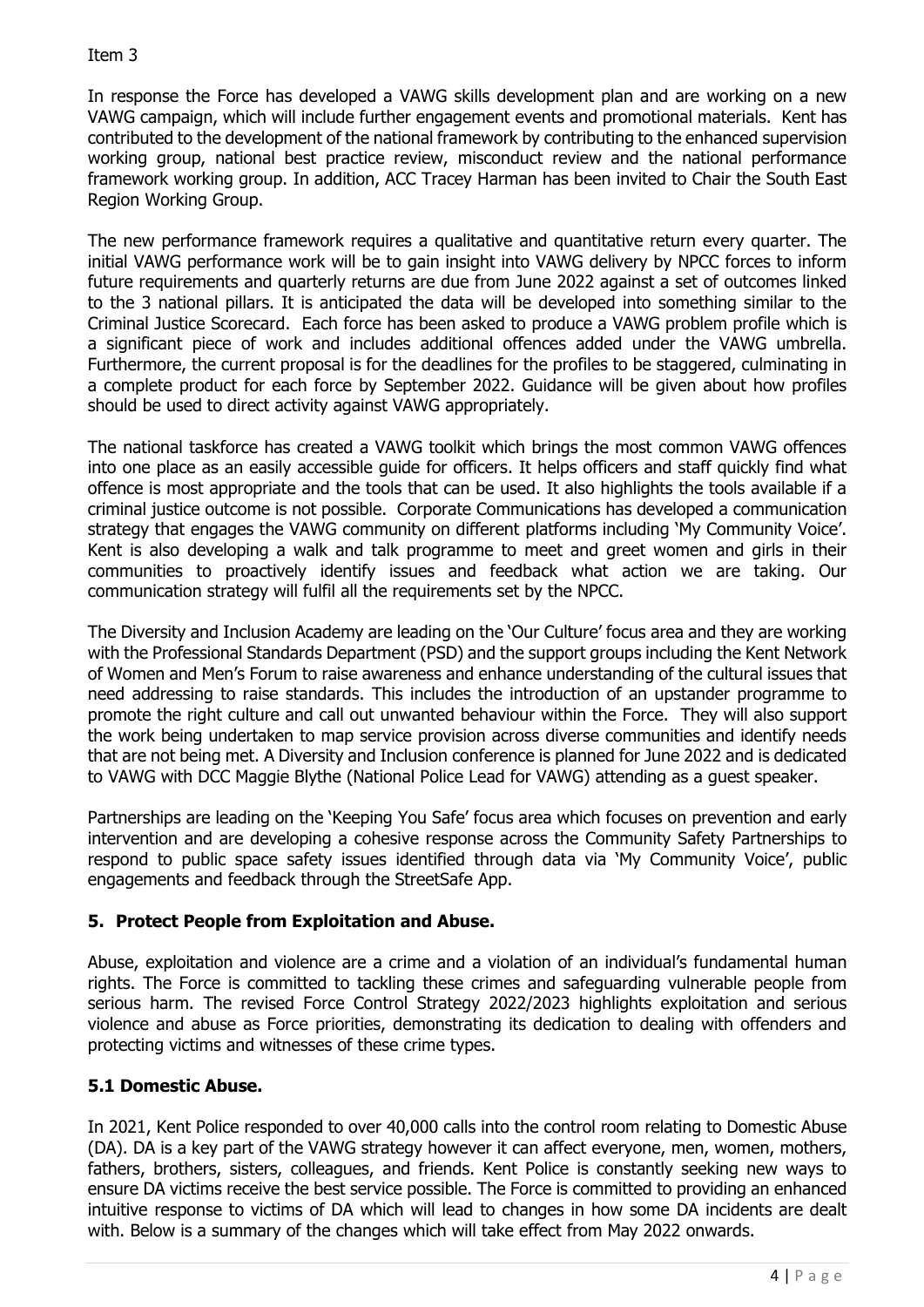#### Creation of New Proactive Domestic Abuse Teams

These proactive teams will specifically focus on those offenders posing the greatest harm and will:

- target DA offenders using a range of tactics to tackle all types of offending
- work with partners to identify the best 'problem solving' approach to manage offenders through diversion, arrest, or control
- provide coordinated support to DA victims
- coordinate arrest functions to maximise effective response
- identify and refer suitable individuals to the perpetrator programme.

#### Creation of Domestic Abuse Hub

The DA Hub will operate 7 days a week 8am – 10pm, the peak times for DA calls for service. It will become the centre of excellence for DA and will:

- utilise video technology and telephony to virtually respond to suitable DA calls. This service will be available for non-immediate calls only and only where the caller consents. Victims can speak with an officer over a video or phone (their choice) whereby immediate evidence can be secured and an immediate risk assessment made
- signpost victims and refer to the most appropriate support service
- own and manage the 'Right to ask, right to know' processes.

#### Creation of Domestic Abuse Liaison Officers (DALOs)

A new role of Domestic Abuse Liaison Officer (DALO) will be introduced. The role will be piloted first in Medway before established force wide and will:

- provide consistent and coordinated support to safeguard victims most at risk from repeat offending, especially those reticent to engage
- respond swiftly in response to incidents, working in tandem with the officer in the case to secure golden hour evidence from victims, including video evidence
- carry out bespoke victim needs assessments and maintain contact in accordance with victims' needs and wishes
- signpost and deploy a full range of appropriate IDVA services
- carry out hidden harm visits to repeat victims to ensure safeguarding and arresting offenders where appropriate
- refer into and engage fully with MARAC, MATAC and MASIP processes.

Each aspect of the new model will be implemented in phases between May 2022 and January 2023, with full evaluation at each stage to ensure best outcomes for victims. The new DA Prevention Orders will be introduced under the Domestic Abuse Act and Kent Police are scoping the impact of being a pilot force for their implementation. The ACC of Crime chairs the DA and Sexual Violence Executive Group and the membership is being reviewed alongside a review of MARAC which has been undertaken. New proposals will be taken to the board for consideration to modernise the process and ensure its efficiency and effectiveness.

A visit by the DA Commissioner to the force was undertaken on 4th May 2022 and she met with the PCC, Commissioned services and officers and staff from the VIT DA team, the proactive team and saw Rapid Video Response in action. She fed back how impressed she was with the work in Kent and a follow up visit is being planned to further brief her on the MARAC review.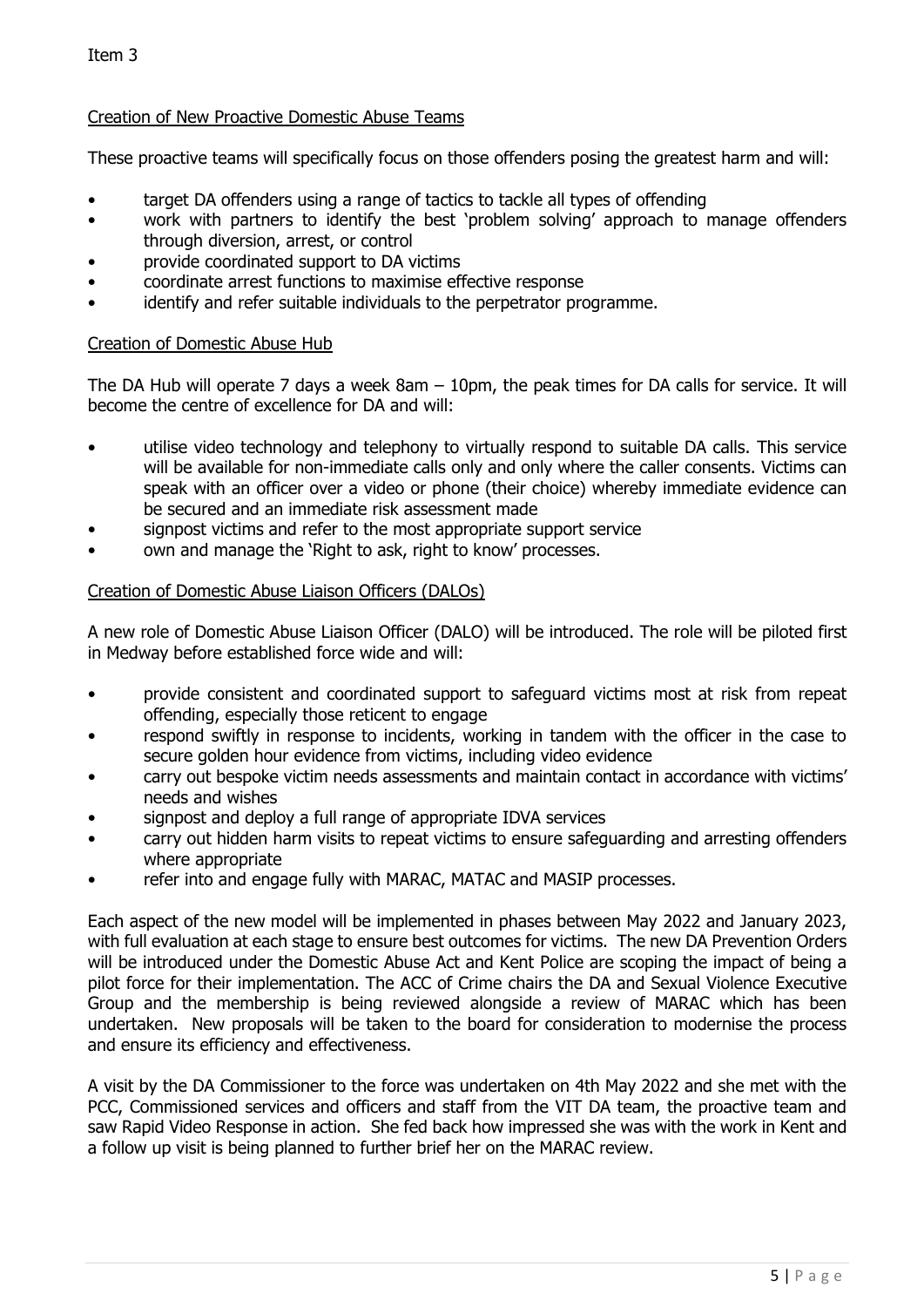# **5.2 Child Exploitation.**

The Child Centred Policing Plan focusses on prevention of Child Exploitation and Child Abuse through drawing out policy implications from serious case reviews, national reviews, peer reviews and working groups. This in turn leads to suggesting, designing and testing adjustments to our policing approaches.

The Force has a dedicated Child Exploitation (CE) Trainer who delivers core tailored training across the whole force from FCIR to probationers across a range of CE and Child Centred Policing topics. A tailored CE session has also been delivered to cadets, highlighting the message that everyone has a role to play in safeguarding children which reflects the ethos of Child Centred Policing. This role continues to undertake extensive research and horizon scan any knowledge gaps around CE to ensure Officers and Staff have access to training, CPD and communications to support their knowledge of signs and symptoms of CE and what to do if they suspect it.

To support officers and staff in identifying and recording signs of vulnerability, a professional curiosity toolkit has been designed called the AWARE Principle which is a core training approach to identify strands of vulnerability including neglect and abuse. This toolkit is also being built into child welfare referral processes and the Domestic Abuse Rapid Video Response process to enhance the quality and consistency of concern for welfare submission. Building upon what officers and staff experience daily, AWARE aims to provide a clear structure to report concerns against and give prompts for what could classify as a vulnerability flag. This principle can be used in any context and provides signs to look out for and be aware of to identify early intervention and safeguarding opportunities and supports both Voice of the Child and Voice of the Vulnerable Adult information gathering within Kent Police. Information can then be shared with partners such as social workers and multi-agency partnerships such as Kent Fire & Rescue and the KMSAB (Kent & Medway Safeguarding Adults Board) with the aim of having a consistent framework and language.

### **5.3 Organised Immigration Crime (OIC) and Modern Slavery and Human Trafficking (MSHT).**

Illegal entry to the United Kingdom remains one of the largest threats to the UK's borders. Significant numbers continue to attempt to enter the UK via marine vessels, aircraft and clandestinely in lorries, hidden in purpose made concealments or in the boots of cars. Illegal entry into the UK is considered an organised immigration crime (people smuggling). However, there is a causal link between organised immigration crime and human trafficking and modern slavery. There are thousands of cases nationally where individuals have been brought to the UK with the intention of exploiting them, thus becoming human trafficking. The exploitation (modern slavery) can take a number of forms but is predominantly borne through sexual, criminal and labour exploitation, and domestic servitude.

Modern slavery and human trafficking (MSHT) is unfortunately prevalent in communities and remains a hidden crime that is not always easy to identify and tackle. Due to the geographical location of Kent, the county acts as a gateway to and from the continent which organised criminals seek to exploit through the trafficking and exploitation of those most vulnerable in our society. This crime type is often complex in nature, requires the support and co-operation from our partners and considerable investment to develop intelligence, investigate, disrupt those responsible for facilitating it, to safeguard those affected and ultimately to prosecute those responsible for seeking to profit from the misery of others. Predominantly the demand in Kent is linked to those exploited through county lines offending closely followed by forced labour and sexual exploitation.

Kent Police is committed to working with our partners to tackle this crime and is part of identified priorities under the Force Control Strategy. With the introduction of the Modern Slavery and Human Trafficking Team (MSHTT), Prevent & Protect Officers and the implementation of a myriad of training programmes, officers have a better understanding and ability to identify victims and implement appropriate safeguarding which place them in an excellent position to combat this crime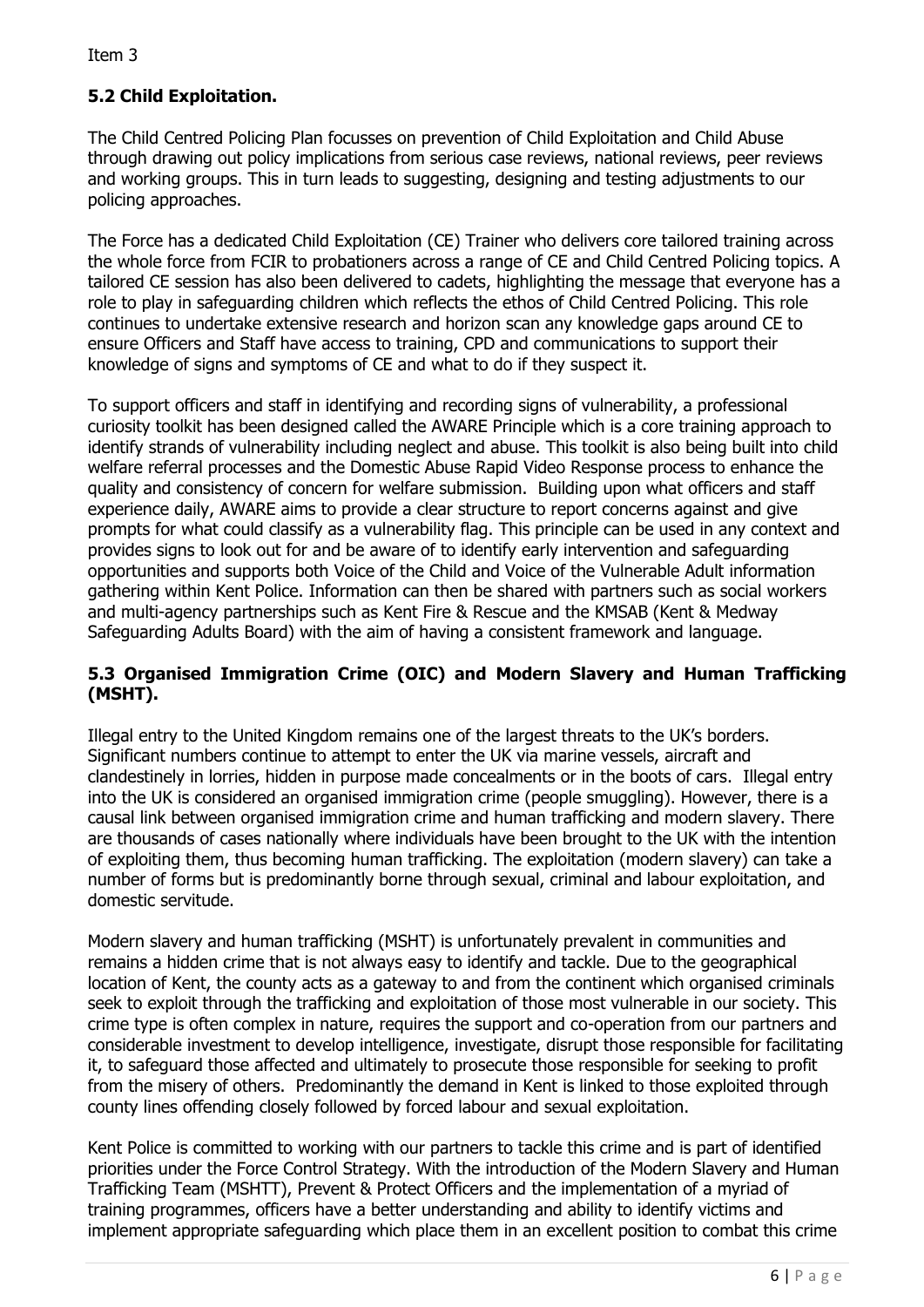type going forward. This wider understanding helps ensure more victims are referred through the National Referral Mechanism, generating more investigative opportunity and ensuring those most vulnerable receive effective support to help them cope with the trauma they have suffered and eventually reintegrate with society. During the period May 2021 to April 2022 the team made 352 NRM referrals, demonstrating tangible results of how the team's efforts have protected and safeguarded vulnerable victims of MSHT.

The investigation of modern slavery is resource-intensive and challenging and its enquiries can be protracted and long-term. Consistent engagement and support of victims is also critically important to successfully prosecute offenders and implement appropriate safeguarding. Kent Police instigated the formation of the specialist MSHT Team in 2019 and they investigate all such offences that have been identified as within the remit of serious and organised criminality and/or of a complex nature. In addition, the team have an initial oversight and quality assurance of modern slavery and human trafficking investigations within the Force at commencement to ensure that all investigating officers can receive bespoke guidance and support throughout their investigations and to continually improve the level of service provided to victims of these crimes.

The introduction of the MSHT Team has seen the force much better placed to deal with these types of offences and safeguarding with the workload being prioritised based on threat, harm and risk. The Force has an established Multi Agency Hub (MAH) based in the east of the county; introduced to allow co-location and inter-operational partnership working between the police, Border Force, Immigration Enforcement, HMRC and the National Crime Agency and in order to collate, review and disseminate MSHT intelligence effectively and to inform a collective response.

# **6. Combat Organised Crime and County Lines.**

The force understands the challenges in tackling organised crime and the significant impact the associated crime types can have on victims and the wider community. Led through the Kent and Essex collaborated Serious Crime Directorate and the Kent Crime Command and delivered locally through CSUs and local teams, the Force is committed to actively combat organised crime and county lines activity in the county.

# **6.1 Organised Crime Groups (OCG)**

The Serious Organised Crime (SOC) team deal with the offences that cause the most threat, harm & risk within Kent targeting Organised Crime Groups (OCG) who erode the economy and communities, those that are responsible for drug importation and supply, firearms offences, aggravated burglary, and theft of ATMs, amongst other high-profile crimes. These crimes have a significant impact on the public; the OCGs ruthlessly target the most vulnerable, ruining lives. Serious and organised crime is defined as individuals planning, coordinating and committing serious offences, whether individually, in groups and/or as part of transnational networks.

The SOC team will continue to work jointly with the Force Intelligence Bureau, sharing intelligence to build a detailed picture of the threat, risks and harm posed. This allows us to penetrate and better understand serious and organised criminals and their vulnerabilities more effectively and target disruptions to greater effect. The Force will maintain working with a wide range of other investigative and enforcement agencies who play key roles in tackling specific serious and organised crime threats. These include but are not limited to HM Revenue and Customs Immigration Enforcement and the Serious Fraud office.

We currently have 44 OCGs in Kent with 32 under the ownership of SCD. The department proactively target, pursue and dismantle the highest networks effecting Kent with 213 disruptions recorded as a force which is broken down into; 157 pursue, 3 prepare, 41 prevent and 12 protect.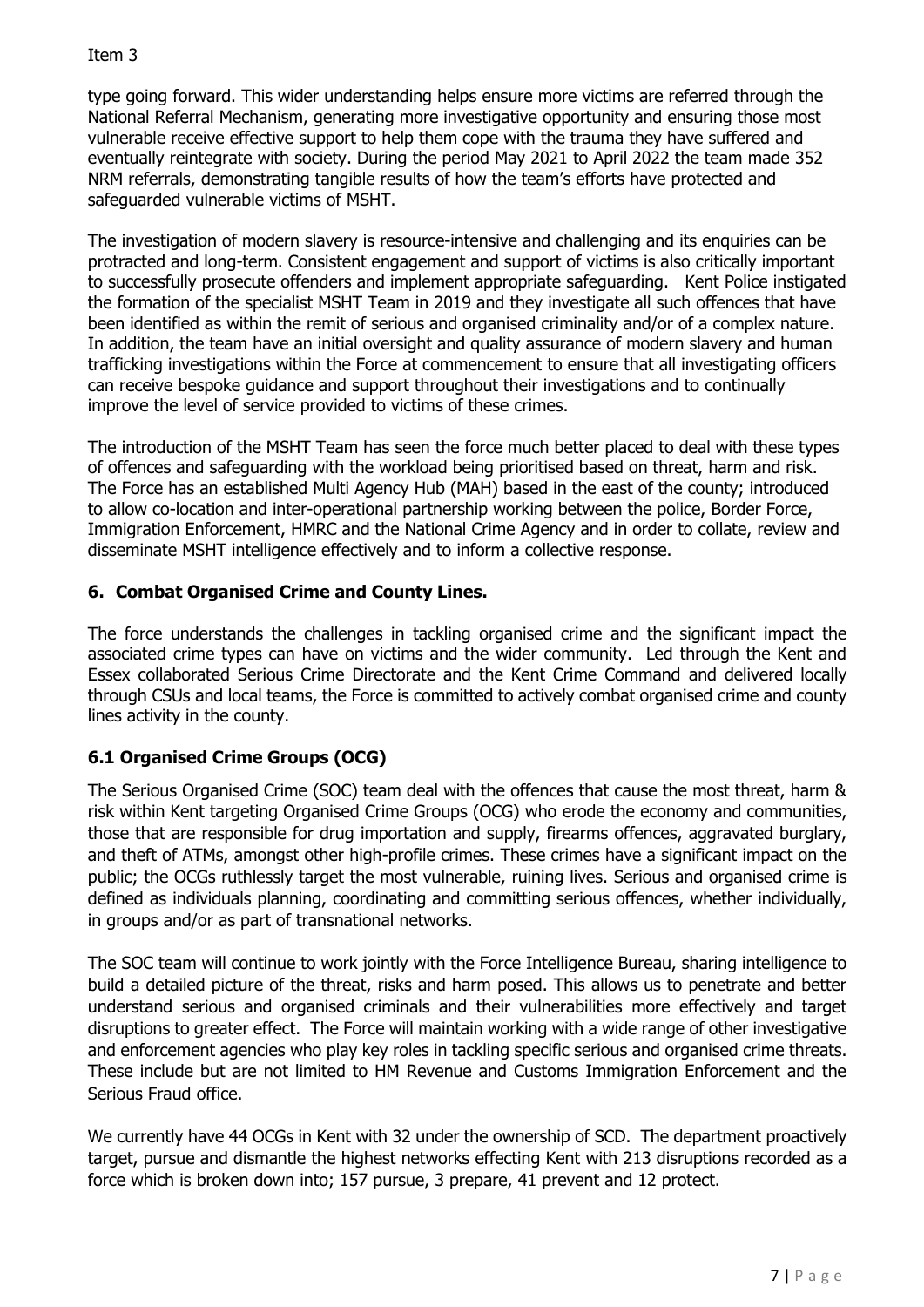OCGs exploit the vulnerabilities of individuals, businesses, and society to further their criminal interest and the SOC Team work with the public, businesses, and communities to help stop them being targeted by criminals and support those that are. Working with partners from academies, industry, voluntary sector and elsewhere is essential to developing and enhancing the knowledge needed to tackle SOC. Partners have a vital role to play in support of the fight against this crime type. Working closely with the Prevent and Protect teams and the region, has improved our understanding of these vulnerabilities which helps us to direct when and where to respond in the future.

The Force will continue to take part in large scale operations that focus on obtaining enhanced intelligence to tackle organised crime and manage intelligence direct from the National Crime Agency working in collaboration. The combination of local, regional and national coordinated activity will be a focus going forward, in addition to the seamless working relationship between the law enforcement agencies which in the past has delivered high volumes of drug and cash seizures and had a significant impact on organised crime in the county. The Force will continue to use improved powers and capabilities to freeze, seize or otherwise to deny criminals access to their finances, assets and infrastructure at home and overseas.

The Proactive Money Laundering Team (PMLT) strengthen the ability to target dirty money and reduce economic crime. The team prioritise tackling illicit finance, given the critical importance of denying the highest harm networks the ability to hide, move or use their profits. Working with Financial Investigators their assets can be identified and seized, making it more difficult for them to move and hide their illicit funds. The use of financial investigation powers and the asset recovery opportunities will be used more often going forward as they can be a beneficial evidential tool to tackle the illicit financing.

# **6.2 County Lines.**

Currently the County Lines and Gang Team (CLGT) consists of 35 investigative officers who target the top 30 active county lines who distribute Class A drugs across the county. Since the team's inception under the Crime Command in April 2020, the team has continued to evolve in the investigative tactics utilised in order to identify and respond to the county lines who sell Class A drugs, namely crack cocaine and heroin drugs lines, which emanate from predominantly urban areas across London. The existing Divisional based teams continue to respond to threat, harm and risk daily and responding quickly to prevent harm to those involved in this activity at a divisional level. An example of how successful these officers were during the County Line National Intensification week in April; 18 county lines were targeted, which led to 33 arrests and 57 charges, all 33 arrested suspects were remanded into custody. £20k of cash was seized as well as 7 weapons, including two machete/zombie knives seized. Regular successful operations like this will be a future focus, adapting techniques as a result of intelligence.

Further tangible outcomes which demonstrate the team's success is the number of active county lines in Kent. In June 2021 this figure was 45 and in May 2022 the number of active county lines in the county was confirmed as 40, showing a clear reduction which is directly attributable to the dedicated efforts of the County Lines and Gang Team resulting in reduced drug networks across the area.

The CLGT has increased in size as additional officers have been recruited as County Lines Intervention Officers (CLIOs) and a further team of experienced detectives has been created who form the newly created County Lines Central Team consisting of a further seven officers. It is in these two areas that the team seeks to become more sophisticated in their approach to tackling the threat posed from county line criminality

There are 5 CLIOs and a co-ordinator and the Crime Command anticipate this will be a significant area of development over the next three years as the members of the team seek to bring together a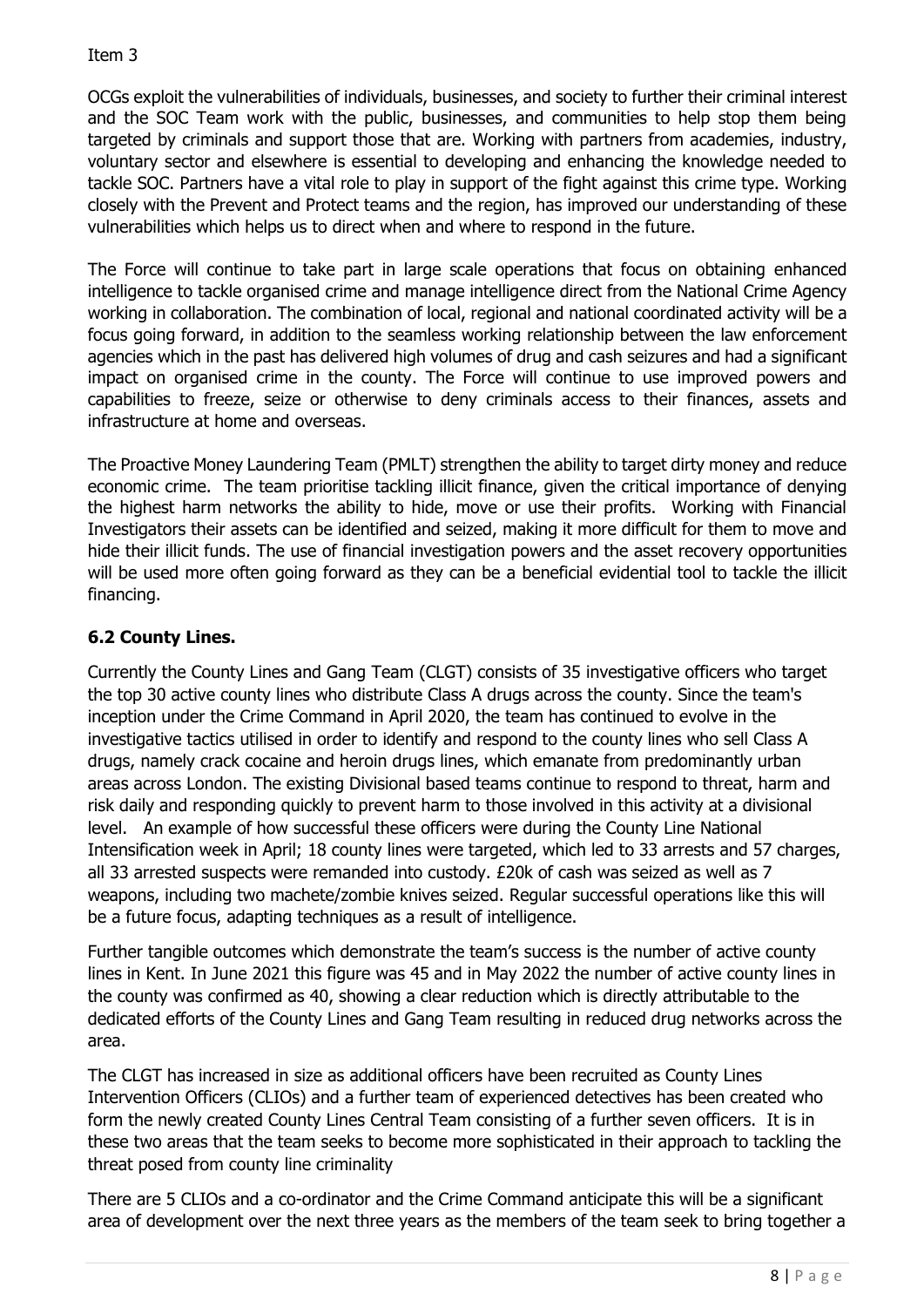coordinated response to those vulnerable adults and children who are 'at risk' of criminal exploitation. Effective liaison with the Missing Child & Exploitation Team (MCET) is vital and collaboration between the CLIOs and MCET will continue in order to protect those children being exploited by county lines. The team are also leading on a project which will coordinate a multiagency response to tackling this type of criminality with internal and external stakeholders such as the Violence Reduction Unit (VRU), Kent County Council and the Medway Unitary Authority.

Over the next three years there will be increased focus in collaboration with Community Safety Partnerships (CSPs), the nature of this activity is to provide a specific tiered response to county lines activity which will be informed by the scoring of the line. Following enforcement activity, the CLIOs in consultation with local district community policing teams will seek to provide multi-agency services to 'fill the gap' left by the absence of a drugs market, working with those that are vulnerable users and those that are being cuckooed or exploited.

The Violence Reduction Unit (VRU) are committed to working with partners to reduce serious violence across Kent and will continue to work with CSPs to identify areas that may be of concern whilst adopting a holistic problem-solving approach in order to respond and reduce serious violence within that targeted location. The VRU aim to work with the Contextual Safeguarding Steering Group to share learning from young people and thus share findings with our County Line Intervention Officers to deter and protect young people from Serious Violence and County Lines.

Looking to the future the teams will continue to develop using covert policing tactics to arrest, charge and convict those that are operating at this level; Kent Police is committed to tackling this type of criminality which causes misery to vulnerable and exploits members of the local communities. We will continue to evolve our investigative and safeguarding response to ensure that the county is a safe place for people to live, work and visit.

# **7. Be Visible and Responsive to the Needs of Communities.**

Providing visible and local policing is at the heart of the policing model and remains a priority for Kent Police. Engagement is a fundamental part of neighbourhood policing and it is vital that the Force are responsive to the needs of the different communities by continuing to adapt and ensure the channels of communication are accessible for all.

Each of the 13 Districts is served by their own dedicated Local Policing Teams and Community Safety Units. CSUs focus on prevention, deterrence and community engagement, working in partnership to problem solve local issues, particularly where there is vulnerability and community-based crime and ASB. There are now an additional 28 schools' officers working across 68 schools in the county. This will see a controlled uplift working towards an implementation in total of 70 schools' officers, each providing a named officer for all secondary provision across Kent and Medway. Further information regarding this role is provided in section 9 of this report.

# **7.1 Problem Solving Task Force.**

The Problem-Solving Task Force (PSTF) was launched at the start of 2021 as part of the National Police Officer Uplift Programme and operates as a centrally managed county resource, with deployment tasking agreed via the Force Tactical Tasking and Coordination Group function. The following summarises how the PSTF operates and the planned approach for the forthcoming 3 years:

- As a specialist team of 'problem solvers', applying the OSARA model to identify and implement long-term problem-solving solutions.
- Working with internal colleagues (including specialist roles), partner agencies and local communities to enable them to re-establish ownership of community challenges.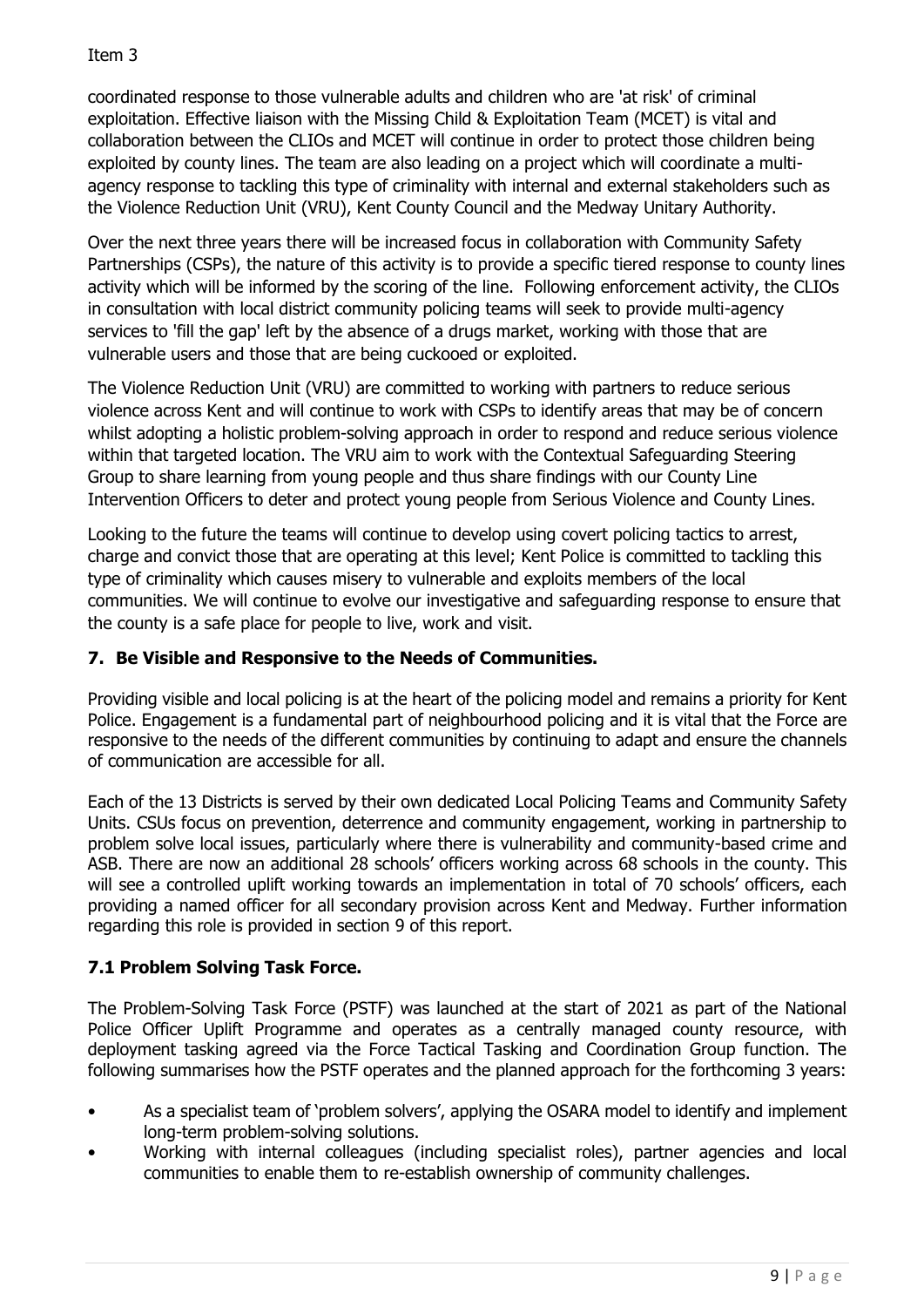- Coordinating work with colleagues such as Mental Health Teams, 'Designing Out Crime' Officers and Safer Schools Partnership Coordinator, to implement sustainable solutions and crime prevention activities.
- Initiating innovative and proactive engagement which empowers communities to take back control.
- Providing the visible reassurance and accessibility that builds community confidence and cohesion.
- Gathering intelligence and building relationships, reducing the fear of crime, and providing a physical presence in identified priority areas.
- Working and supporting colleagues and partners, providing a flexible approach to respond in a timely and measured way to emerging problems, as well as planned operations.
- Undertaking appropriate levels of proactive and reactive enforcement activity in accordance with operational priorities, such as violent crime, child exploitation, identification/disruption of gangs and organised crime groups, within the local community.

# **7.2 Force Crime and Incident Response.**

The public rightly has an expectation that they will be able to contact Kent Police when they need to in a variety of ways that work for them, whether that be to report an emergency, report a crime, seek advice, offer information, or express an opinion. When they do make that contact, they should then right expect to get a timely and appropriate response. The Force encourages individuals and diverse communities to engage and make contact with confidence, by making its services accessible, appropriate, easy to use and safe. It will continue to effectively handle 999 and 101 calls, but also maintain other methods of contact, such as online and through personal interaction, to ensure it is open to all and can respond to user needs and situations. Communication is key and the Force recognises the importance of adapting and being flexible and developing modes of communication to suit all.

The Force Crime Incident Response (FCIR) command receives on average around 60,000 contacts from the public in a month. This fluctuates with seasonal trends and protracted Kent based and national based operations and trends.

- 999 calls average of 29,000 answered a month.
- 101 calls average of  $24,000$  answered a month.
- In person at the public enquiry offices (PEO) at local police stations.
- Kent Police website Live Chat  $-$  average of 3,600 a month
- Kent Police website Online crime reporting 3,300 average a month.
- Kent Police website Contact us forms  $-$  average of 1,030 a month

Contacting Kent Police by telephone via 999 and 101 remains the most utilised and popular way in which the communities interact and equates to 90% on average of the whole demand for calls to service. Given the broadening channel choice availability in which the public can make contact, there has been a rapid growth in the use of digital contact which will be encouraged and promoted in the future. To meet this demand, the force introduced a dedicated digital desk within the FCIR with Live Chats and Admin functions incorporating a Digital Supervisor between 06:00-02:00 every day. This Supervisor provides support and manages the staff whilst also ensuring the service delivery to the public using the online channels is met.

'Contact Us' forms via the Kent Police website is another way in which the public can contact Kent Police. Contact in this way can be utilised to contact an Officer or Staff member, to discuss something, request an update on a crime reported or to provide an update on a crime report. This channel is managed by the digital desk and each contact is risk assessed to ensure that any risk is managed and mitigated by providing the appropriate response. This growth coincided with the additional option in which DA can be reported via the online channels and the dedicated DA reporting system offers the victims and witnesses of DA to report incidents that do not require an urgent response from the police. These incidents are recorded and sent for the appropriate response within 10 minutes. This area will be further supported with the introduction of the Rapid Video Response (RVR) project allowing video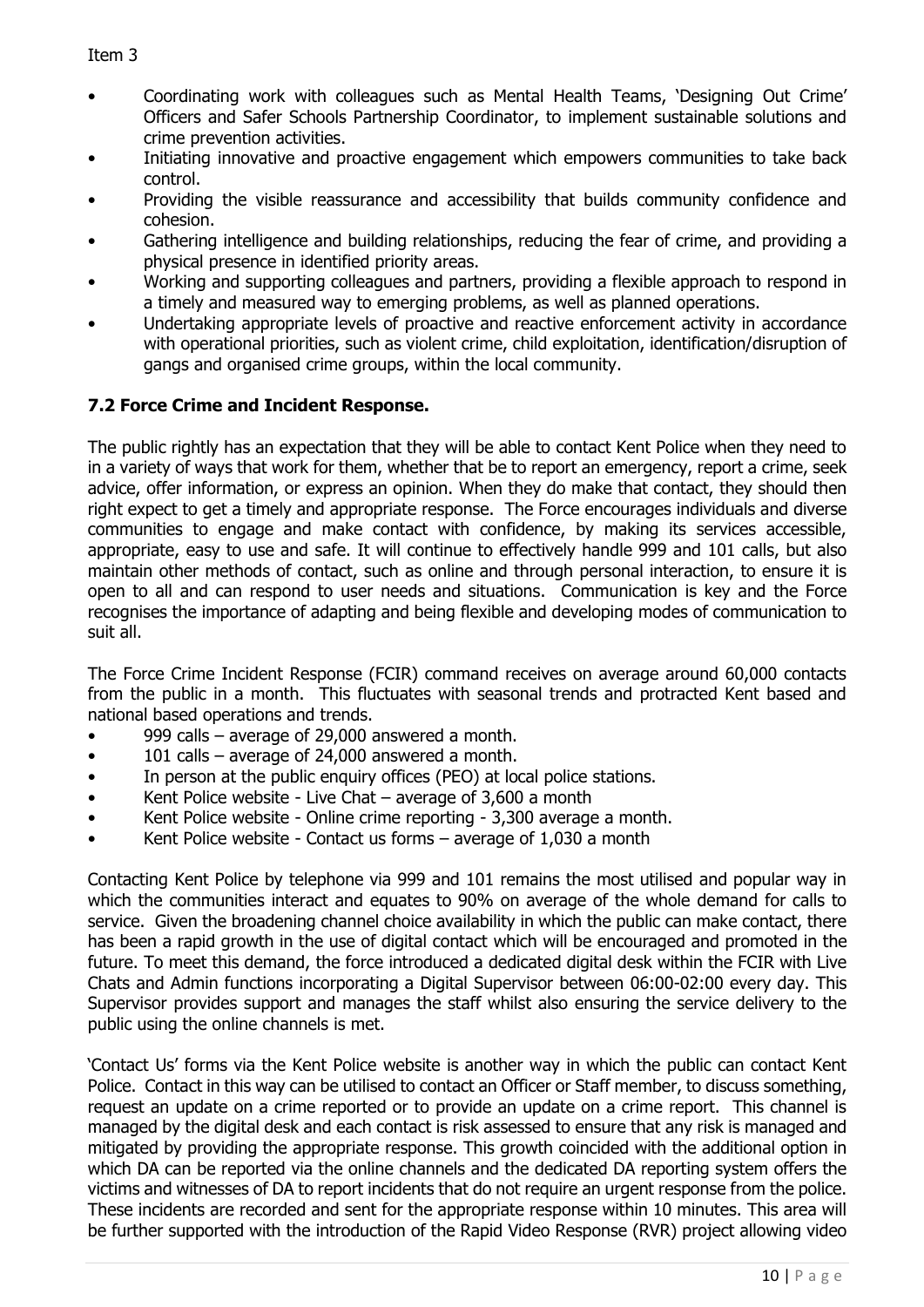calls with victims to officers within a short timeframe after the initial call which will be an area of development in the Making Kent Safer Plan period of April 2022 to March 2025.

Online reporting of ASB went live in September 2021 and enabled the public to report incidents online. The Force record the report and assess the appropriate response within one hour of the report being received. This is achieved by the Digital Supervisor delegating the reports on a threat, risk, and harm basis so the work is carried out in the most efficient way whilst reducing the risk of a report taking longer to action than needed which will be another area of focus in the short term. Victims of crime are also able to complete online crime reports for specific crime types which are assessed and then dealt with in the most appropriate way. The Force are in the process of exploring further opportunities to expand services in the future as the governance around online demand becomes an agreed best practice. This will start to include the reporting of sexual offences and missing people.

The way Kent Police respond to and manage the use of Social Media is also being scoped currently. Governance, risk assessment principles, reporting criteria and the ability to monitor and appropriately respond to calls for service from the public via various social media outlets need to be established before this can be launched but is expected to be another future area of development.

### **8. Prevent Road Danger and Support Vision Zero.**

Vision Zero is the KCC's five-year Road Safety Strategy to deliver safer roads, towns and villages in Kent. It identifies Kent Police's continuing responsibility to reduce driver behaviours that put themselves and others at risk such as distraction, impairment, inappropriate speed and other similarly socially unacceptable behaviour. Kent Police coordinate enforcement and education activity using data provided by the Road Safety Analyst and information provided in the Road Safety Forums, chaired by the Head of Roads Policing and attended by all Districts. In addition, the Roads Policing Unit also coordinate activities in accordance with the NPCC national operations focussing on the Fatal 4 offences, namely speeding, substance misuse, seatbelt offences and mobile phone use.

A weekly tactical board meeting with Kent Safer Roads Partnership and Kent Police ensures that all partners are working together to share resources to the maximum effect, this mirrors the CSU approach that has been successful on local Divisions. Over the next three years, Kent Police will continue to apply the Vision Zero Safe System approach to road safety across Kent.

#### Safe Roads and Streets

The Force will continue to use data to identify collision cluster sites and deploy resources for enforcement at these locations. It will continue to organise police operations working alongside partners to surround an urban cluster site such as a town centre. A variety of tactics are used to enforce against drink/drug driving, distraction from phone use and other socially unacceptable behaviour such as no insurance/speeding/no licence. Officers proactively enforce pedestrian controlled zones to protect the most vulnerable of road users.

#### Safe Speed

The Force will maintain the 73 fixed camera sites across Kent and will react to data to identify new sites. Training will be increased for officers regarding speed detection devices and use information from districts and partners to direct deployments. Roads Policing will continue to work in partnership with Community Speedwatch and actively promote the benefits to communities and identify routes and dates where an increased volume of speeding is predicted, such as Bank Holiday bike ride outs and deploying officers for engagement and enforcement.

#### Safe Behaviour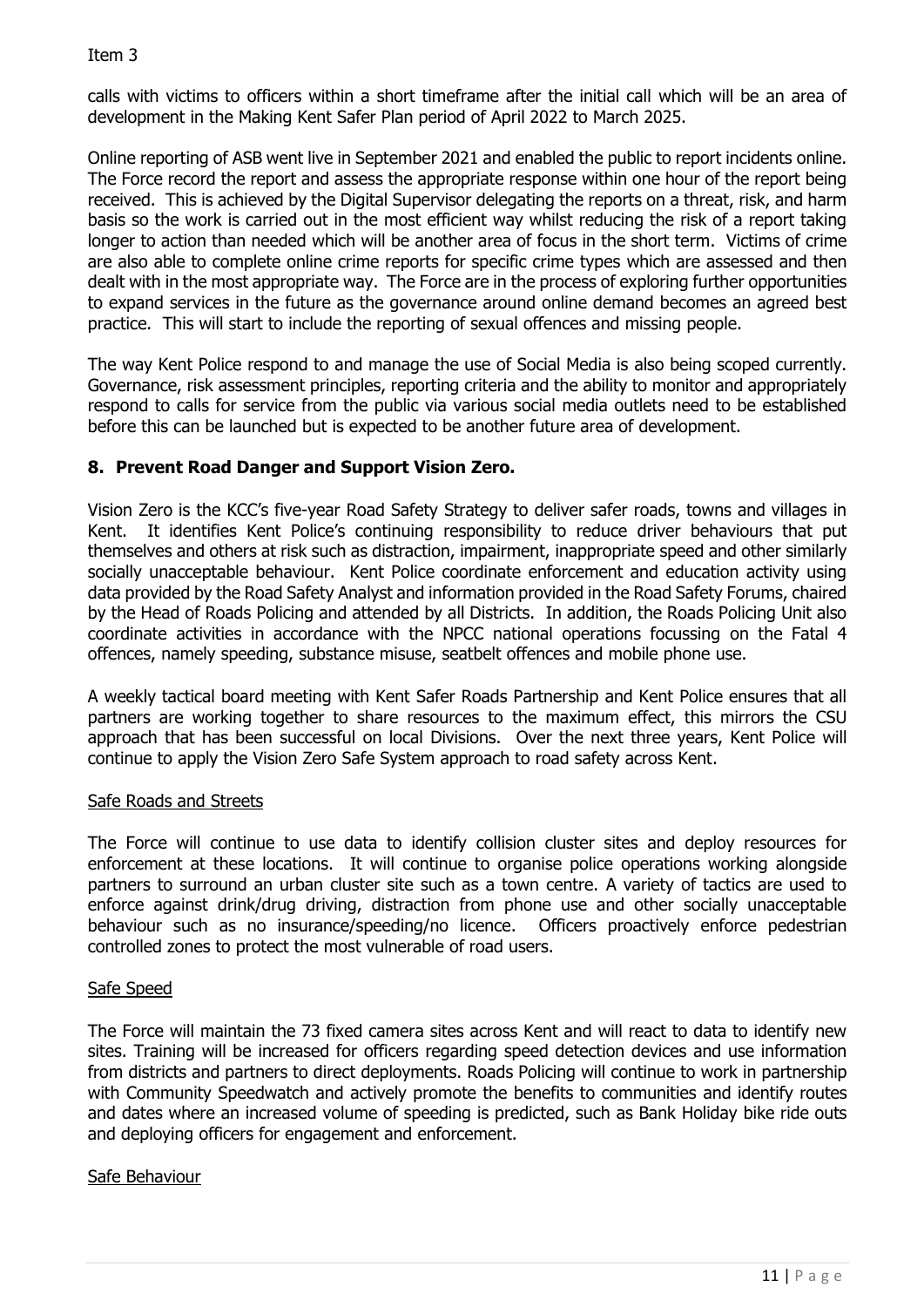Officers and staff will continue to work in partnership with National Highways to deploy officers to service areas and the Dartford River Crossing to enforce driver hours and safety inspections of HGVs, with officers detecting and preventing in cab distraction offences. Bike Safe education events will be organised to provide advice and guidance to motorcyclists to promote safe and responsible riding.

### Safe Vehicles

The Force will continue to work in partnership with DVSA, neighbouring Police Forces and UKBF to regularly inspect and if necessary, prohibit vehicles in an unroadworthy condition or being used for illegal purposes. Roads Policing use telematics and pursuit/police collision debriefs to identify and address driver standards and we will continue to ensure our vehicle fleet is maintained to a high standard.

### Collision Response

Officers provide a 24/7, ISO accredited response to all fatal or life changing collisions via the Serious Collision Investigation Unit (SCIU) and going forward all fatal collisions will instigate consideration of implementing the new Roads Policing Fatal Response Plan which will identify opportunities to prevent further collisions or fatalities and Family Liaison Officers will continue to be deployed to the bereaved families following a fatal collision which will inform and encourage a safer future.

# **9. Protect Young People and Provide Opportunities.**

# **9.1 Child Centred Policing.**

Child centred policing is at the heart of the Force Control Strategy and in October 2021, Kent Police launched the Child Centred Policing Plan which sets out the strategy for the organisation to develop and continue the journey of embedding a Child Centred Policing culture, enabling staff and officers to effectively talk to children, safeguard them and identify vulnerabilities through a 4E approach: Engagement, Early Intervention, Education and Enforcement. The Child Centred Policing Team consists of the Youth Justice Team, operational Schools Team, Child Exploitation Trainer and Missing Child Co-ordinator, led by the Child Centred Policing Manager. The team has a cultural remit of sharing evidence-based Child Centred practice throughout the organisation which has led to the launch of Kent's first Child Centred Policing Plan in October 2021, setting out key child vulnerability priorities.

Through effective training, CPD, guidance and tools, including a Voice of the Child toolkit being developed, Child Centred Policing should become a natural element of everyday police work. This includes drawing together best practice in youth engagement tactics, appropriate use of powers and identification of vulnerability. Through implementing this strategy, it is intended the Force will start to change how children and young people view policing in a positive and engaging way – police as protectors, not just enforcers. The overarching aim is to develop Kent Police into a Child Centred Centre of Excellence. A key element of the plan is to hear the voice of young people on policing approaches to them and through the existing Child Centred Policing Team and youth forums, young persons' views will be gathered on key policing topics including VAWG, stop and search and engagement methods. The plan covers Youth Justice and School Engagement through the Schools Team as key strands that identify young people who need support and provides opportunities for safeguarding or diverting to a healthier path. The plan also covers Missing Children, Child Exploitation prevention, Trauma Informed Policing and Part 2 of the Child Centred Policing Plan is being developed in Summer 2022 and will encompass operational elements of Child Centred Policing including Case File Quality and Child Protection investigations.

Capturing the lived experience of children has been a focus of the Force and going forward a new strategy has been devised which creates a more efficient and effective response to front door services, ensuring referrals are processed quickly so that children's needs are assessed and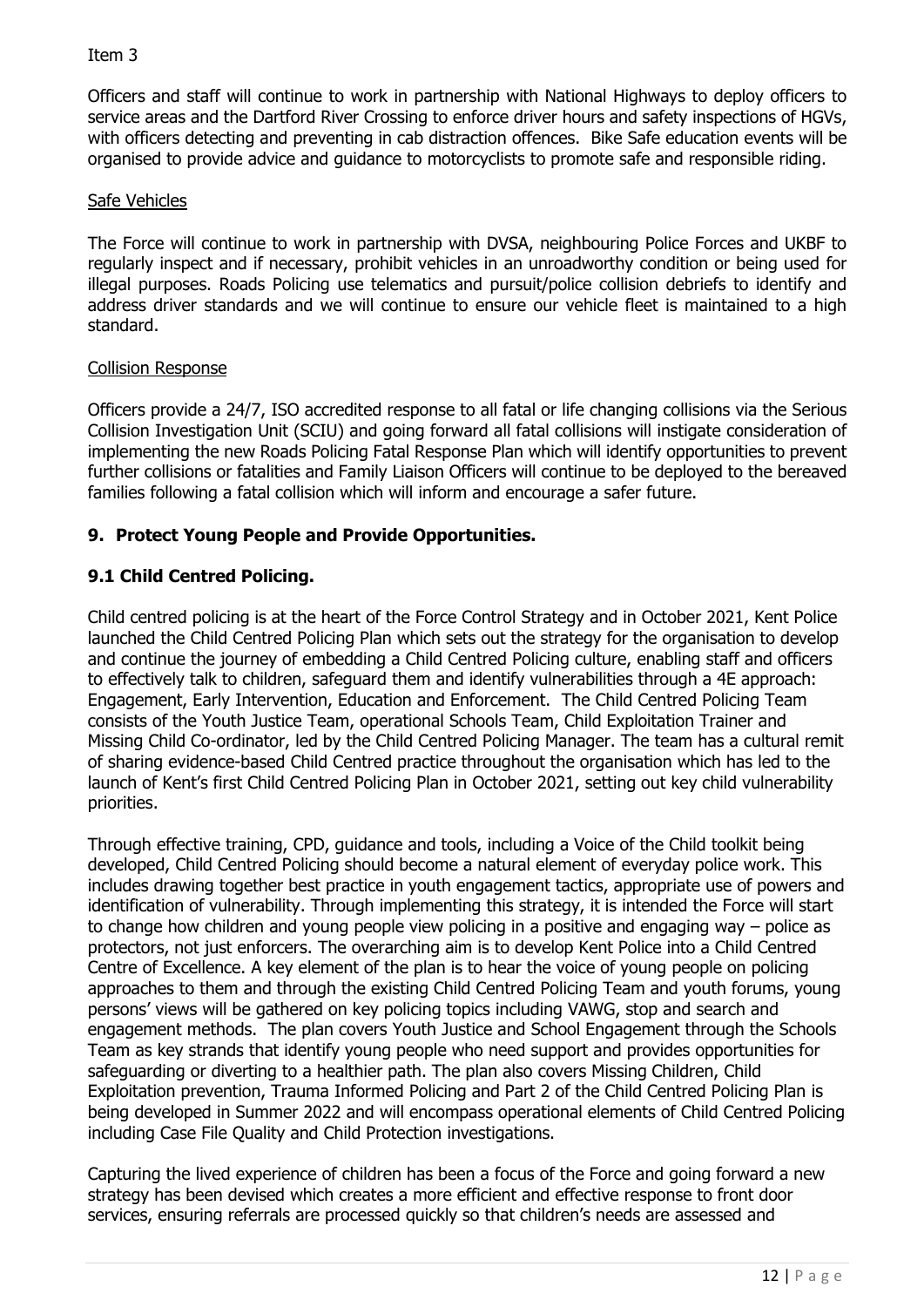prioritised in a timely manner. The new model creates capacity to expand Op Encompass Plus, a working with schools scheme, ensuring information is shared with agencies and care providers concerning missing children, exploitation, domestic abuse and county lines. This will ensure that there is joined up working and universal understanding of a child's lifestyle and experiences.

# **9.2 Youth Justice.**

The Youth Justice Team is a small but dedicated team focussed on providing interventions and diversions, as appropriate to young offenders referred to the team. Youth Out of Court Disposal decisions (OOCD) are made on a case-by-case basis as every young person's offence involves different circumstances which may have impacted upon their offending behaviours. For all offences officers and staff assess the mitigating and aggravating factors before deciding how to appropriately deal with the offence. In some cases, where signs and symptoms are present, it would be considered that the young person is being exploited and if this is a concern the case would be returned to the OIC for an NRM referral to be considered. In the future the Force aims to highlight the work of the team and refer more children through this process as a holistic, standardised process and ensure all young people are afforded the same opportunities. Through this team, other order and powers to deter and prevent re-offending will be explored. The future overarching plan seeks to have three strands around Youth Justice, developed in partnership focussing on Early Interventions (reaching those on the periphery before an offence), Youth Justice (current OOCD process) and Focussed Deterrence (intensive interventions for young people with chronic and serious offending issues).

# **9.3 Schools Team**

The core purpose of the Schools Officer (PC) role is to work with schools, educational establishments, and other youth related organisations to provide a visible and accessible police presence, working closely with young people, parents and carers, the establishment staff, partner agencies and internal colleagues. They work with key stakeholders in order to increase safety, identify early safeguarding opportunities, reduce the fear of crime and victimisation, identify vulnerable youths, and disrupt criminal activity. The aim is to achieve this through positive dealings with young people, effective information sharing between partners and policing teams and supporting in the intelligence gathering around the child, to create a respectful and positive culture of policing amongst children and young people. The long-term shift in how young people view policing and how we can work together will be a focus in the forthcoming 3 years. The impact of the Schools Officers has been meaningful and confirmed that the core purpose is required as young people have felt safe to make serious disclosures and are viewing policing differently through their interactions.

# **9.4 Cadets Programme.**

The Programme for Cadets over the next three years will seek to create more opportunities for the young people of Kent to be involved in the policing family whilst strengthening safeguarding processes. The programme seeks to provide every young person with the opportunity to thrive, regardless of their background; the Force welcome all young people regardless of their circumstances. The intention to increase the cadet numbers to between 750 – 1000 cadets by 2025/2026 and substantially reduce the waiting list and the length of time to wait. Part of this recruitment initiative will be designed to target groups currently under-represented within the cadets. There will also be a requirement to increase the number of volunteer leaders within the scheme as well as the number of geographical units which will include the introduction of "Rural units" to reach out to those parents and cadets who are in areas which do not afford easy access to the current cadet units. These units will operate as sub-units to the main Cadet units in each Division.

The National Voluntary Police Cadets (VPC) have identified the need to ensure that all VPC schemes operate safely and to this end have introduced a set of minimum standards which will encompass